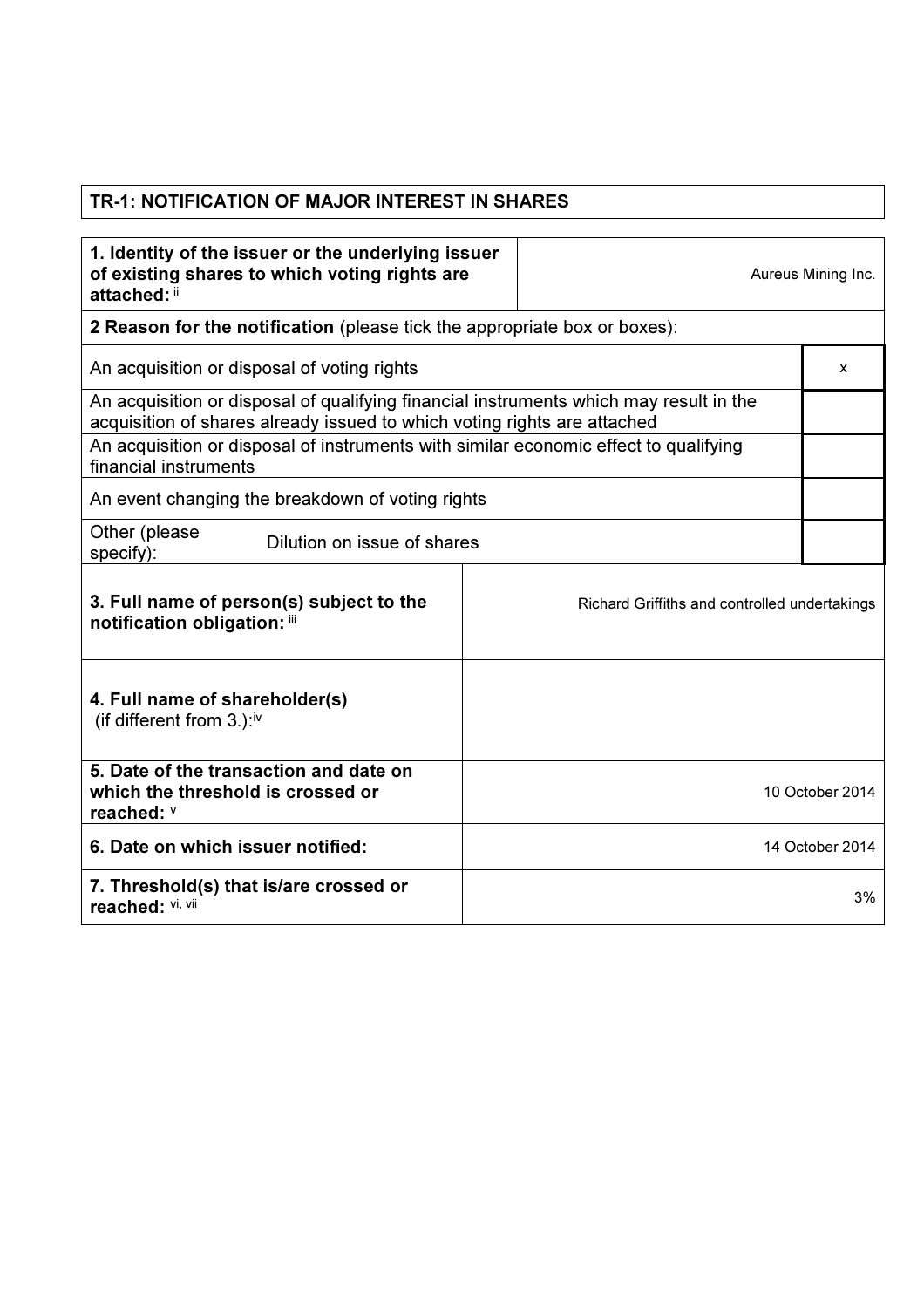| 8. Notified details:                                                                     |                            |                                                      |               |                      |                         |               |          |
|------------------------------------------------------------------------------------------|----------------------------|------------------------------------------------------|---------------|----------------------|-------------------------|---------------|----------|
| A: Voting rights attached to shares vill, ix                                             |                            |                                                      |               |                      |                         |               |          |
| Class/type of<br><b>Situation previous</b><br>to the triggering<br>shares<br>transaction |                            | Resulting situation after the triggering transaction |               |                      |                         |               |          |
| if possible using<br><b>Number</b><br><b>Number</b><br>the ISIN CODE<br>οf<br>οf         | <b>Number</b><br>of shares | <b>Number of voting</b><br>rights                    |               | % of voting rights x |                         |               |          |
|                                                                                          | <b>Shares</b>              | Voting<br><b>Rights</b>                              | <b>Direct</b> | Direct <sup>xi</sup> | Indirect <sup>xii</sup> | <b>Direct</b> | Indirect |
| CA0515471070                                                                             | Under 3%                   | Under 3%                                             | 11.125.000    | 11,125,000           |                         | 3.58%         |          |

| <b>B: Qualifying Financial Instruments</b>           |                                   |                                           |                                                                                                           |                       |
|------------------------------------------------------|-----------------------------------|-------------------------------------------|-----------------------------------------------------------------------------------------------------------|-----------------------|
| Resulting situation after the triggering transaction |                                   |                                           |                                                                                                           |                       |
| Type of financial<br>instrument                      | <b>Expiration</b><br>date $x$ iii | Exercise/<br><b>Conversion Period Xiv</b> | <b>Number of voting</b><br>rights that may be<br>acquired if the<br>instrument is<br>exercised/converted. | % of voting<br>rights |
|                                                      |                                   |                                           |                                                                                                           |                       |

C: Financial Instruments with similar economic effect to Qualifying Financial Instruments xv, xvi

Resulting situation after the triggering transaction

| <b>Type of financial</b><br>instrument | <b>Exercise</b><br>price | Expiration<br>date $x$ vii | Exercise/<br>Conversion<br>period XVIII | Number of voting rights<br>instrument refers to | % of voting rights $x$ ix,<br>XX |              |
|----------------------------------------|--------------------------|----------------------------|-----------------------------------------|-------------------------------------------------|----------------------------------|--------------|
|                                        |                          |                            |                                         |                                                 | <b>Nominal</b>                   | <b>Delta</b> |
|                                        |                          |                            |                                         |                                                 |                                  |              |

| Total (A+B+C)                  |                             |  |
|--------------------------------|-----------------------------|--|
| <b>Number of voting rights</b> | Percentage of voting rights |  |
| 11,125,000                     | 3.58%                       |  |